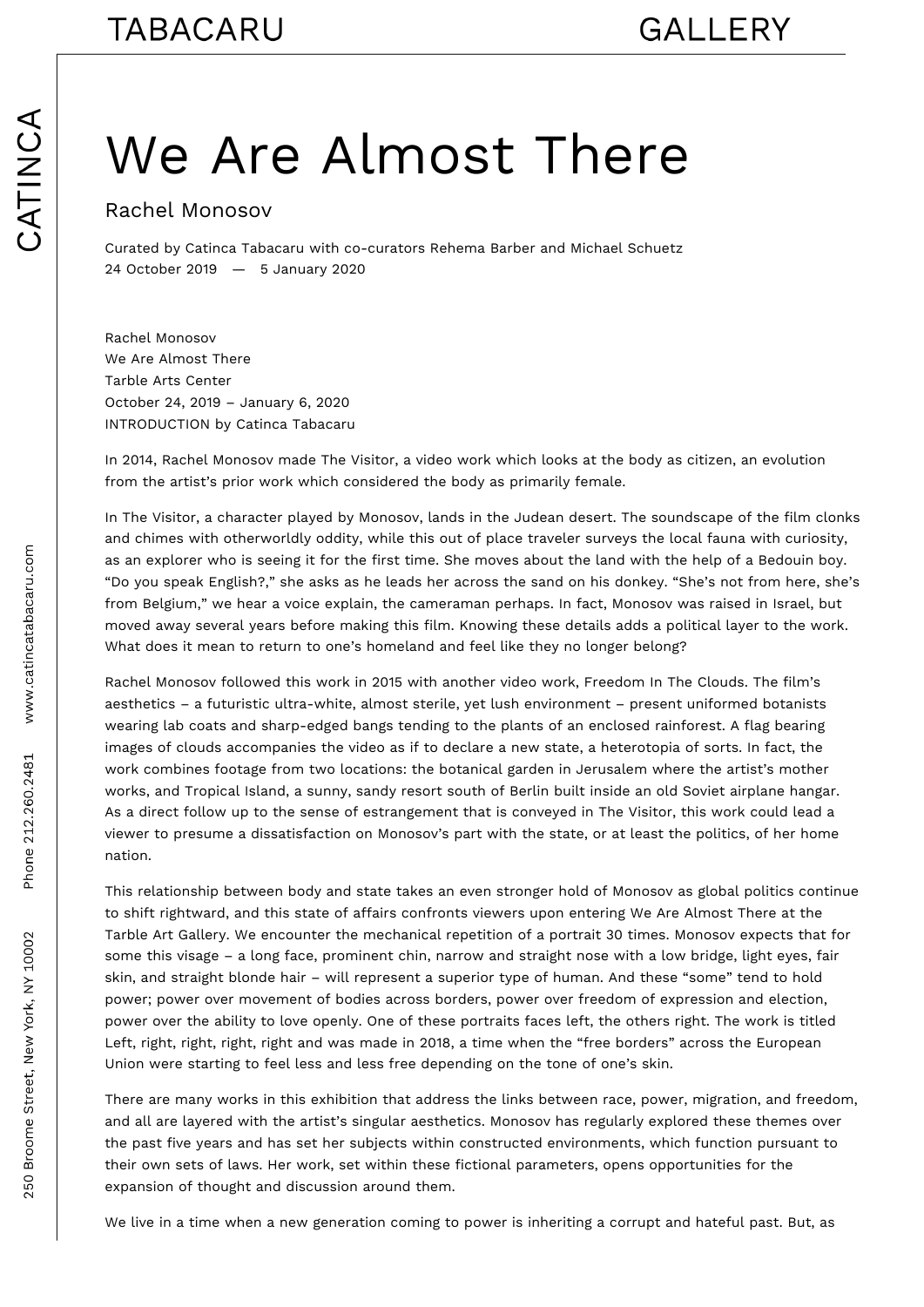the show's title suggests, it is also a time when hope and change are at our fingertips. Are we almost there? Is the world ready to embrace the arrival points of Monosov's utopian ideas? In the 2017 photographic installation, 1972, in which we see a Jewish woman and a Zimbabwean man be married, build a home, and vacation freely in a war-torn Rhodesia when black nationalists were fighting to win over the lands, Monosov and Admire Kamudzengerere call out "the real happiness of a family," as the light at the end of a time and space tunnel where their relationship would have led to persecution. And, as early as 2013, before the transgender movement carved its place into our collective consciousness, Monosov offered Is There No One To Unite Us?, a sculpture donning the hermaphroditic body of a snakeskin creature.

Turning from themes to method, it is significant to note that Rachel Monosov's working media span the gamut as much as her topics envelope the globe. From performance, to cinema and photography, to sculpture, she has both a studio and non-studio practice, producing in non-spaces, and collaborating with other creatives and local communities to make site-specific and time-responsive works.

She made Vox Populi in Zimbabwe during the contested 2018 presidential election, the first following the resignation of long-time president Robert Mugabe. Surrounded by hope, disillusionment, and fear, Monosov and I both bore witness to a country whose people participated in a democratic election, many for the first time, only to be robbed of its result by Zanu PF, the same political party who had oppressed the country under Mugabe's rule for decades prior. With the help of collaborators – including fellow artists, both Zimbabwean and international; the CTG Collective; local organization Dzimbanhete Arts & Culture Interactions; and the neighbors who continued to care for the work after its installation and through a bush fire that turned the ground black – Monosov installed a billboard in the middle of the rural landscape 20 minutes outside of Harare, declaring the Latin phrase "vox populi" (the voice of the people), and printed swag with the same slogan which was freely distributed to both the local people and visitors from the city. With only goats and a few small homes in viewing distance, the "voice of the people" referenced by Monosov was effectively heard by only a very few. This work reaches far beyond the borders of one African nation. Its layers reveal themselves: a research into the meaning of words; a questioning of what democracy is today; a mimicry of contemporary campaigning techniques; a conundrum; a silent protest.

When I was asked to write this introduction, I had to contend with the fact that for the past decade I have been perhaps the closest advisor to the artist and observer of her work. The previous paragraph refers to our fourth trip together to Zimbabwe (our first was in 2015). Through our long-term engagement with the country, we have been able to watch first-hand its transition from the increasingly restrictive years of Robert Mugabe's presidency, to the hope for freedom and prosperity that is felt today. It goes without saying that it was also our love for Zimbabwe's people and its earth that kept bringing us back, and further so, Monosov's collaborations with artist Admire Kamudzengerere, an example of which is present here in the performance-based photographic work 1972.

Rachel Monosov and I co-founded the CTG Collective long before I opened the Catinca Tabacaru Gallery in New York City and Rachel designed the Gallery's Harare space, which we later built with a team of local builders and the Zimbabwe-based collaborators mentioned above. This ongoing project has led us to travel the world together, exploring new ways of seeing life and art.

1972 is a work that embodies the union of pursuits present in this making of art outside the comforts of one's studio or home country. I will let Kathleen Bickford Berzock's compelling essay within this catalogue tackle the complexities of the work, but I want to touch briefly on its relationship with Monosov's film Melodica, which was made just prior to 1972. Shot in the concrete modernist architecture of the House Van Wassenhove in Belgium and structured around Lucas Cranach the Elder's painting The Golden Age, the film could not be more Western, more distanced, from the setting of a pre-Zimbabwe Rhodesia. And yet, the Oligarchy of Melodica—of three melancholic, spoiled youths in the belly of Europe's wealth—are more tied to the apathy and gluttony that has condemned parts of the African Continent over centuries than is commonly admitted. It is the same force that is seen in corrupt elections, in racialized immigration laws, and in the occupation of territory at the price of people's lives, homes, and history. It is all connected, and Rachel Monosov's work reminds us of this universality, of our shared obligation, but also offers a moment of